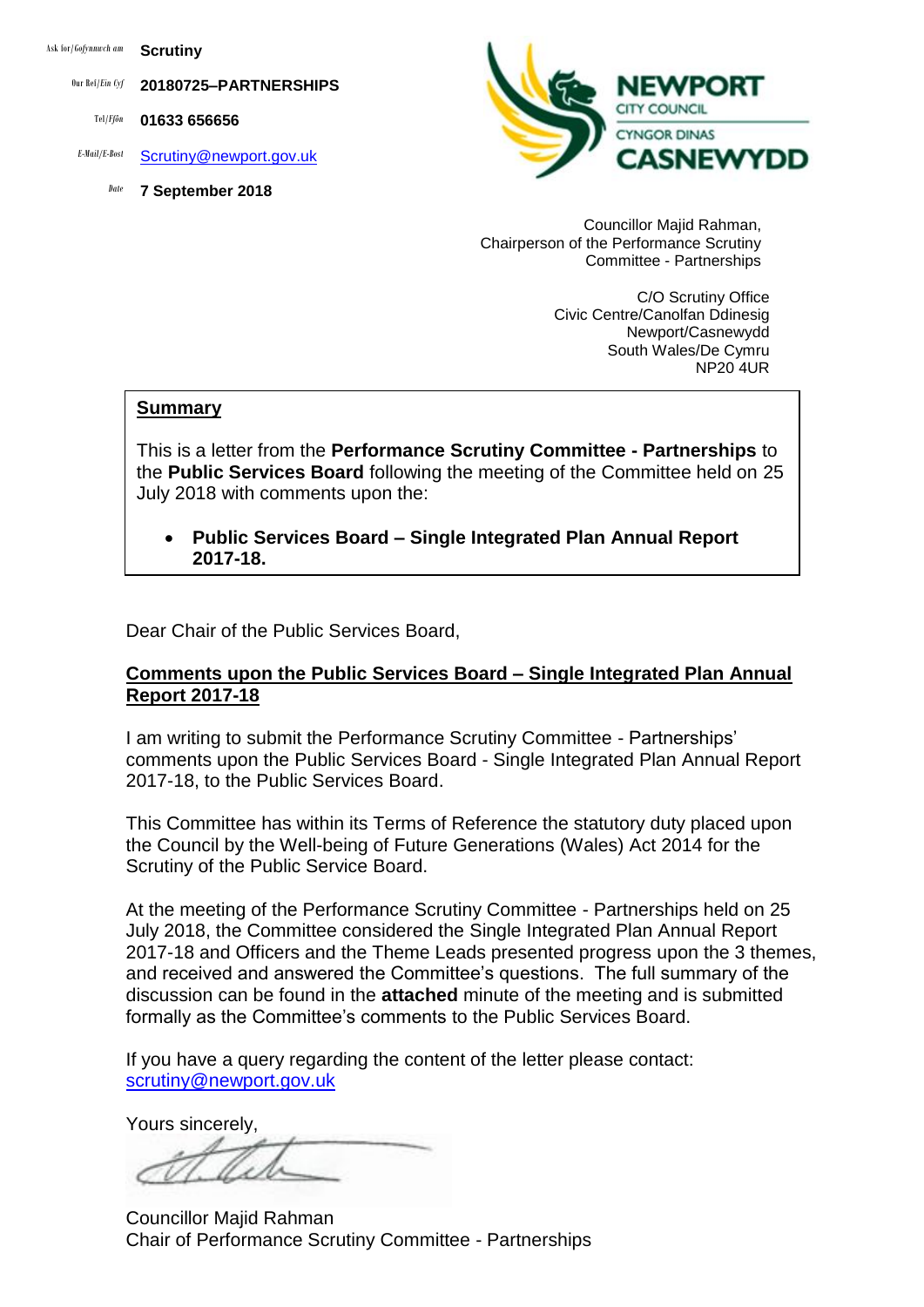### **Public Services Board - Single Integrated Plan Annual Report 2017-18**

Attendees:

- Rhys Cornwall **(Head of People and Business Change)**
- Will Godfrey **(Chair of One Newport PSB Strategy and Performance Board)**
- Will Beer (**Health and Wellbeing Theme Lead)**
- Supt Ian Roberts (**Safe and Cohesive Theme Lead)**

The Single Integrated Plan Annual Report 2017-18 was presented to the Committee by the Head of People and Business Change as the final performance report upon the Single Integrated Plan. In future the Committee would receive performance reports upon the implementation of the newly adopted Well-being Plan 2018-2023.

The Head of People and Business Change introduced the Public Services Board Theme Leads in attendance to present their respective theme and respond to related questions from Members of the Committee and advised that the Chief Executive as Chair of One Newport PSB Strategy and Performance Board would act as Theme Lead for Economy and Skills for the meeting, as the Strategic Director – Place was unable to attend and sent her apologies.

#### **Economy and Skills**

The Chief Executive as Chair of the One Newport PSB Strategy and Performance Board introduced the Economy and Skills Theme and explained that the last 12 months had seen the Partners shifting their focus to the Well-being Plan's actions and outcomes. He drew the Committee's attention to a number of areas that warranted highlighting:

- Newport had a growing economy and that this was still the case without high levels of high skilled employment in the city.
- Newport had the highest levels of young people who were not in education, training or employment (NEET) in Wales, but the Partnership had made good progress lowering this through tracking young people's destination after GCSE and A level. This was reflected in the overachievement of some of the targets.
- Newport had more tech companies than Cardiff and there was the opportunity to grow the industry around the Software Academy. The PSB was working to make Newport more attractive to tech companies. The main difference between Cardiff, Bristol and Newport was that Cardiff and Bristol's Economy were perceived to be more vibrant.
- Newport was only one of two Local Authorities that had an increase in people commuting in, in Newport's case it was an additional 15,000 a day. Cardiff being the other Local Authority.
- The report had stated that Newport had the highest level of vacant shop fronts in its city centre, higher than anywhere else in the Country. This did not paint a fair picture as Newport also had the one of the highest concentrations of shops in a city centre.
- There would be a wait for a decision on the M4 relief road until the new First Minister is in place. The road would not be a small undertaking with it possibly taking around five years to complete once started. The infrastructure project could have significant impact on traffic in the city.
- The Council was in discussions with the Welsh Government (WG) for funding to create a new footbridge over the railway line, improving accessibility to the city centre for more parts of the city.
- There had been increases in house prices in the city due to the planned removal of the tolls on the Severn Bridge. These increase in house prices had been the largest in the UK.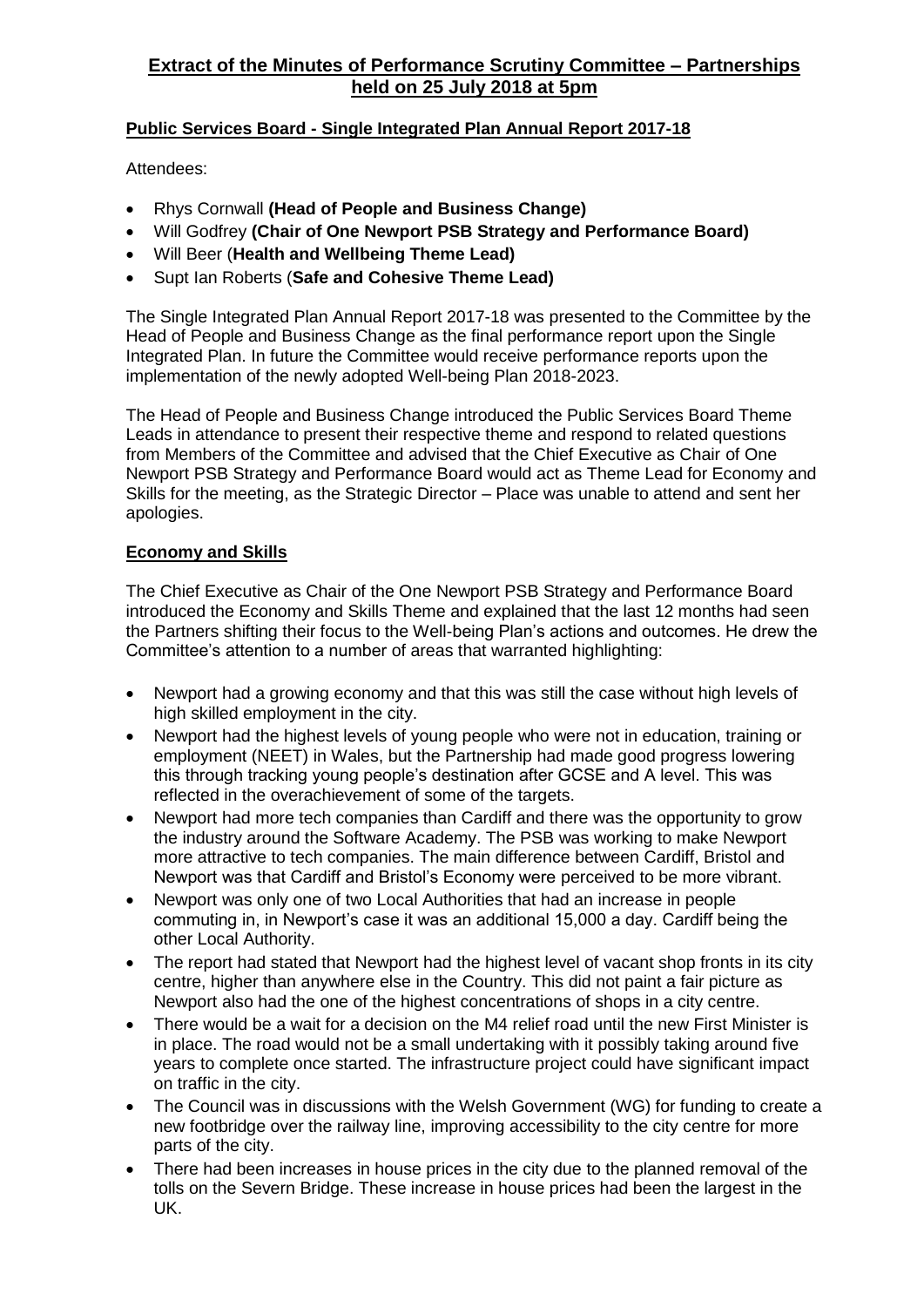The number of business moving into Newport was also increasing from the planned removal of the tolls, as well as Newport's office space  $(E15$  sq. ft.) being significantly cheaper than Cardiff (£24 per sq. ft.) and Bristol (£30 per sq. ft.).

The Committee asked a number of questions and received the following responses from the Chief Executive:

- The Committee requested that the reports contained actual figures alongside percentages in the future, to enable greater insight into performance.
- The Committee congratulated the hard work of Officers at engaging with the hardest to reach individuals in Newport, which was reflected in the decrease in the number of NEET young people. Newport had moved from 22<sub>nd</sub> to 8th in the Local Authority standings. He advised that this was down to the coordination between partners and the inclusion of third sector organisations in partnerships. Estyn had reported that Newport should have been 17th, based on the number of Free School Meals.
- The drive to attract more technology based jobs in the city was not reflected by an increase in schools providing more technology courses to young people. The curriculum was set by WG, but there are examples of curriculum being devolved to a local level, like Manchester and Birmingham. The Leader of the Council was in talks with WG and local industry. This topic had received a lot of interest from the local higher and further education establishments.
- The footfall measurements included in the report were not accurate as it did not take into account Friars Walk and none of the events that Newport had through the year, such as the Food Festival, Marathon, Tour of Britain finish and the Velothon. The Chief Executive advised that Newport was establishing itself as an events venue and how the International Convention Centre could increase this further.
- The infrastructure in Newport was an issue for the Committee and how accessible the new Convention Centre and industrial areas were to visitors from the city centre. The Chief Executive informed the Committee that this was something that was being looked at and discussions with the Transport Minister were ongoing to look at this further. It would be ideal if there were four trains an hour between Bristol, Newport and Cardiff. Officers were also looking at how visitors moved between the train station and the Convention centre.
- WG were more receptive to ideas when there was a solid partnership between LAs and private businesses. The Council were engaging with private companies across Newport about numerous different ideas, but all were in their infancy, including a Newport Transport Strategy. These partnerships could influence future discussions with WG on funding for the infrastructure improvements in Newport.
- The Committee had concerns about the impact Universal Credit was having on the citizens of Newport and that more needed to be done to look at the support on offer.
- Newport was looking to develop relationships with different universities to provide diverse opportunities for young people in Newport. This was the Knowledge Quarter's main aim. Newport was also looking to bring further education establishments into city centre. A closer relationship between College Gwent, University of South Wales and the Local Authority is essential. The loss of the teacher training had been significant as it made up 30 per cent of the students.

The Chair thanked the Chief Executive for his attendance and responses.

### **Health and Wellbeing**

The Theme Lead introduced the Health and Wellbeing Theme and highlighted a number of points from the report, including:

• The majority of the health indicators were in line with the WG standards and informed the Committee that there was a difference of 20 years healthy life expectancy across different areas of the city.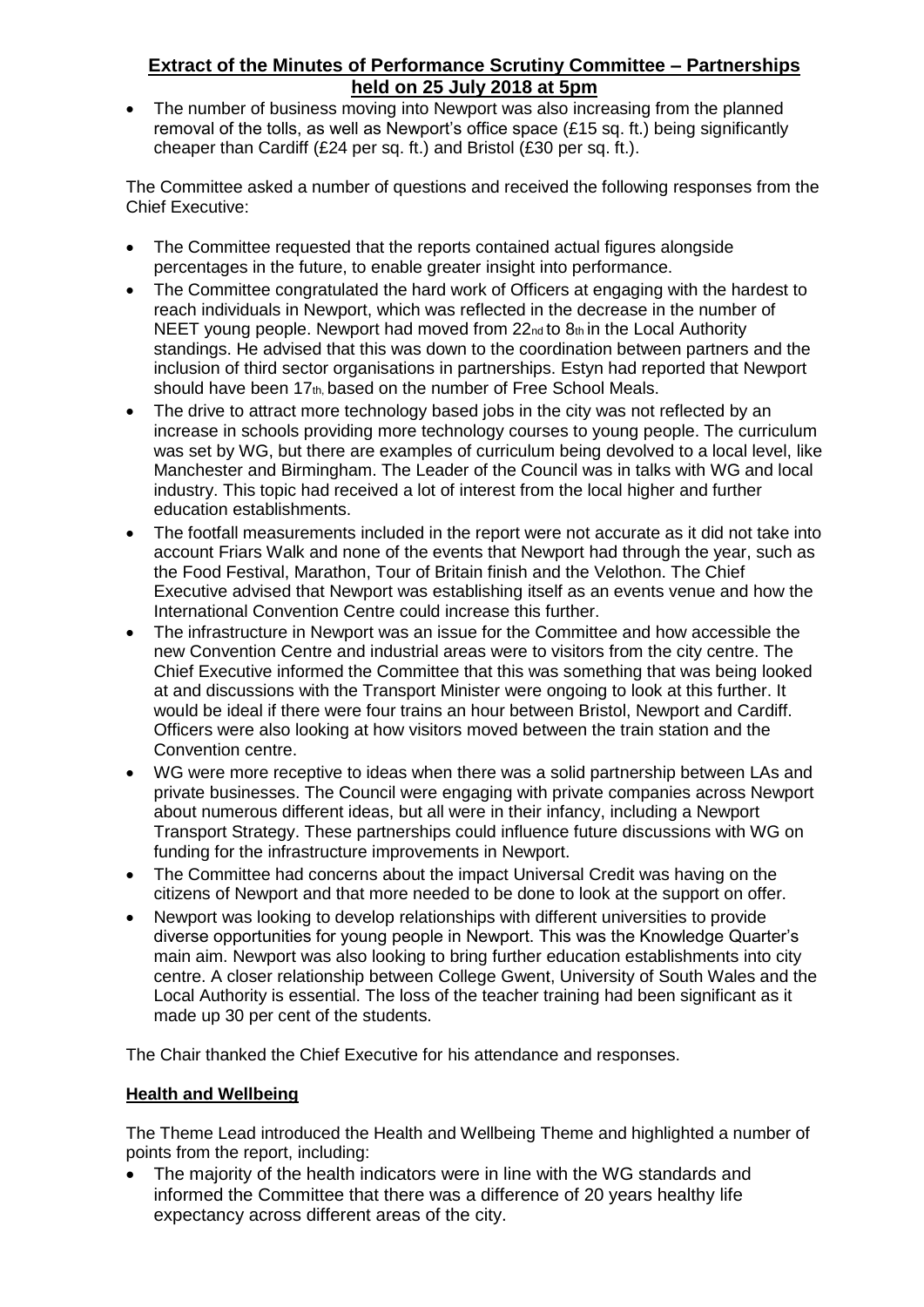- The number of children who were obese was below the Welsh average but was still a cause for concern. Newport had started measuring children and a number of weight loss schemes in schools, but the take up had been very low due to the stigma attached to attending. Newport Live had had some success at engaging the young people in physical activities.
- Public Health Wales and its partners were working hard to de-normalise smoking and some partners had banned smoking from their grounds entirely. Only three out five secondary schools had taken up the smoking programme; JustB.
- Lots of work was being carried out across the city around mental health, but there needed to be more done to increase the mental wellbeing of all citizens.
- Newport city had a significant problem caused by alcohol and this was reflected in the partnership work surrounding the issues. The partnerships were delivering a number of programmes and projects that were having an impact. These included the Alcohol Care Team in Hospitals, In-Reach clinics at GP surgeries and a coordinated approach to licensing applications.

The Committee asked a number of questions and received the following responses from the Health and Wellbeing Theme Lead:

- The Daily Mile was established in some schools in Newport but not enough. The Healthy Schools Programme had not been taken up by some of the schools. The Theme Lead would provide the Committee with additional information so that it could be disseminated to Members who could use their roles as School Governors to advocate for participating in the Health projects.
- Active commuting was an area that the Partnership would be looking to develop. Other Local Authorities in particular Cardiff were implementing a number of actions to increase levels of active commuting. In Cardiff these included reducing the speed limit in the city centre to 20mph, investing in electric buses, increasing the number and quality of cycle lanes and pedestrianising more of the city centre.
- The Committee queried the targets and achievement figures related to breastfeeding in the report. The Thee Lead informed the Committee that these figures were just from the Partnership work completed and did not include Health Board only work.
- The Committee agreed that only three out of five secondary schools committed to smoking prevention was not enough and the Committee Members would again look to advocate for this in their position as School Governors. The Theme Lead agreed to provide additional information on this for Members.
- There were a number of ways the Partnership was supporting people in need of health and social care, especially those who had fallen at home. The Partners were delivering the Gwent Frailty Service, which could provide Frailty Consultants and Nurses, Occupational Therapy Fall Service and a number of specialist services providing equipment.
- Performance against the Blue Light Project was Amber as there had been no work completed in the predetermined timescale, but the Partners were confident that this would be achieved within the new timescale set out, and for this reason it was not Red.
- The Theme Lead discussed the option of including more activities in the Physical Activity section of the Health and Wellbeing Theme. The Committee felt that the inclusion of the two Park runs held in the city would provide valuable data for the Partnership. The Theme Lead would take this away to discuss with Partners and feedback any outcomes to the Committee at a later date.
- Schools were very good at delivering the healthy eating message to the young people, but young people were also bombarded with negative triggers and influences away from school. These included advertising, fast food outlets, takeaways and sugary foods. There had been a shift in culture over many years and we were creating an environment where obesity was becoming acceptable.
- In an aim to reduce the Child and Adolescent Mental Health Services (CAMHS) waiting times in Newport, referrals were being sent to a multi-agency forum which decides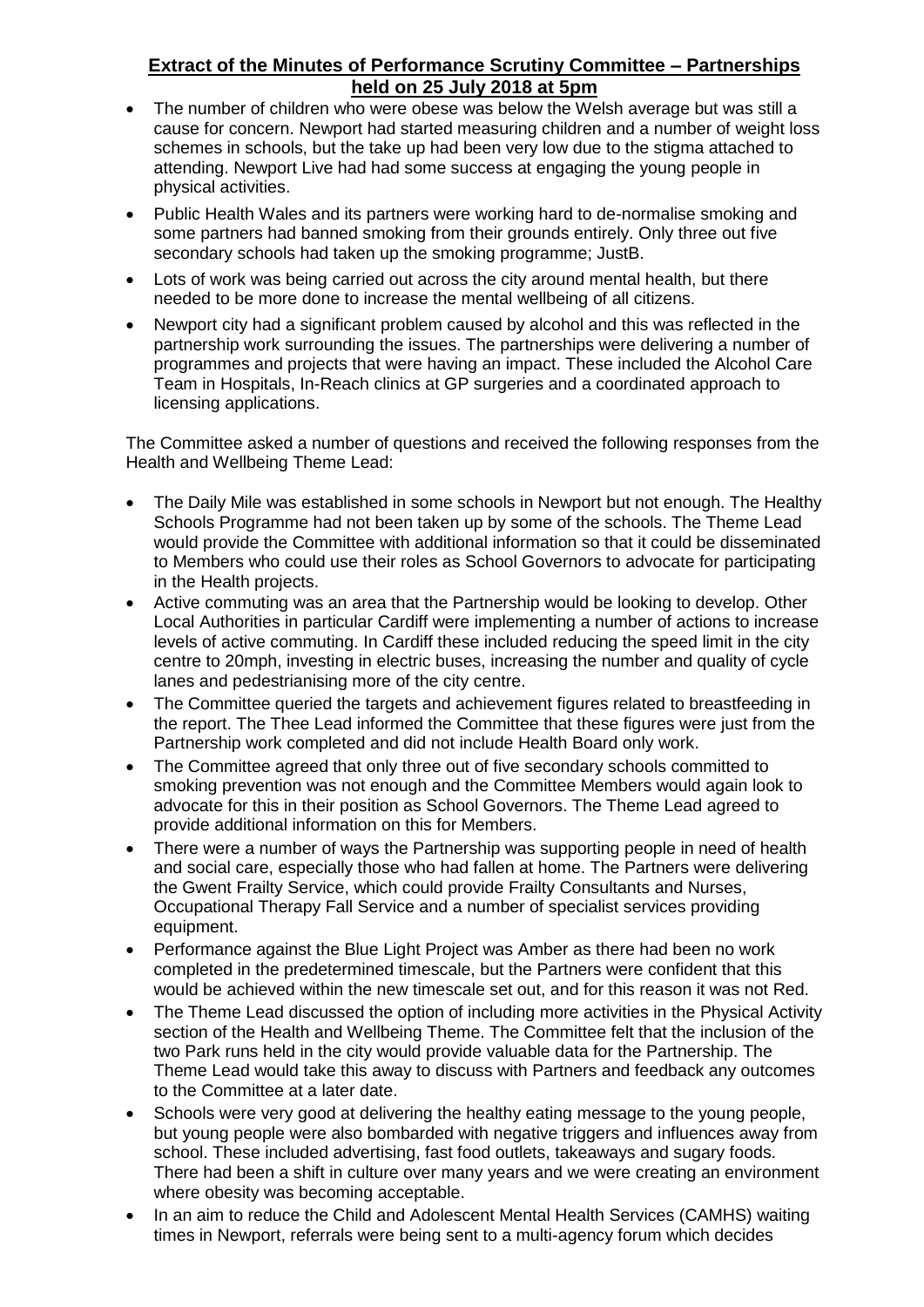where the referral goes. This has increased the level of service and on nearly all indicators Newport had seen better performance than Torfaen.

The Chair thanked the Health and Wellbeing Theme Lead for his attendance and responses.

#### **Safe and Cohesive Communities**

The Theme Lead introduced the Safe and Cohesive Communities Theme to the Committee and advised that he had been in post since January and was astounded by the levels of Partnership working that being carried out and some of the successes which could be attributed. He presented an overview of the Theme and highlighted the following points:

- Hate Crime had increased in the city and there had been a rise from 200 to 280 reported incidences in the previous period. There had been an increase in racial and homophobic hate crime, but East Gwent Police had received praise from the Inspectorate for good practices in dealing with Hate Crime. Gwent Police had dedicated Hate Crime Officers and had delivered preventative training in schools, which looked at fostering mutual respect.
- Anti-social behaviour was an issue that affected all areas of Newport. The problem was perennial and different ways of combating this issue were being explored.
- Young people from the Youth Offending Service (YOS) had been involved in creating a video that was being shown in primary schools as a preventative tool.
- The Partners were looking at the key dates in the near future that had attracted large amounts of anti-social behaviour in the past. These dates were being targeted with numerous diversionary campaigns, examples included: Operations Bang; Ash, and; Absorb.
- The staff of the Youth Offending Service (YOS) were fantastic and worked with young people as a person first, offender second. There was a cohort of young people who had been brought into organised crime from a young age, some as young as 12, and were extremely difficult to engage with. These young people were the focus of a new project with St Giles Trust where ex-offenders worked with the young people. The YOS had received £150,000 in funding from the Home Office and £300,000 more was made available to target those young people.
- The Theme Lead explained that there was a small group of people responsible for the increase in city centre public order crime, such as anti-social behaviour and work was being undertaken upon combatting the impact these people had on the city centre. The biggest crime in the city centre was shop lifting, with over 700 instances reported last year. The Police were working with businesses to tackle this issue. The action for dealing with shop lifters was primarily a fixed penalty notice. Any other action resulted in a Police Officer being removed from the streets to complete paperwork.

The Committee asked a number of questions and received the following responses from the Theme Lead for Safe and Cohesive Communities:

- The amount of different hate crime being reported to the Police, which was in part due to the work of the Hate Crime Forum, had provided a joined up approach to Partnership working which had developed best practice in this area.
- The large proportion of First Time Entrants (46%) were motoring offences which could not be diverted. How this was reported on was being reconsidered to provide a better picture in the future.
- It was questioned what was being done to address the use of Nitrous Oxide via the little silver canisters which were littering the streets in some places and was being purchased online. The Theme Lead would provide feedback to the Committee on the outcomes of discussion with Partners at a later date.